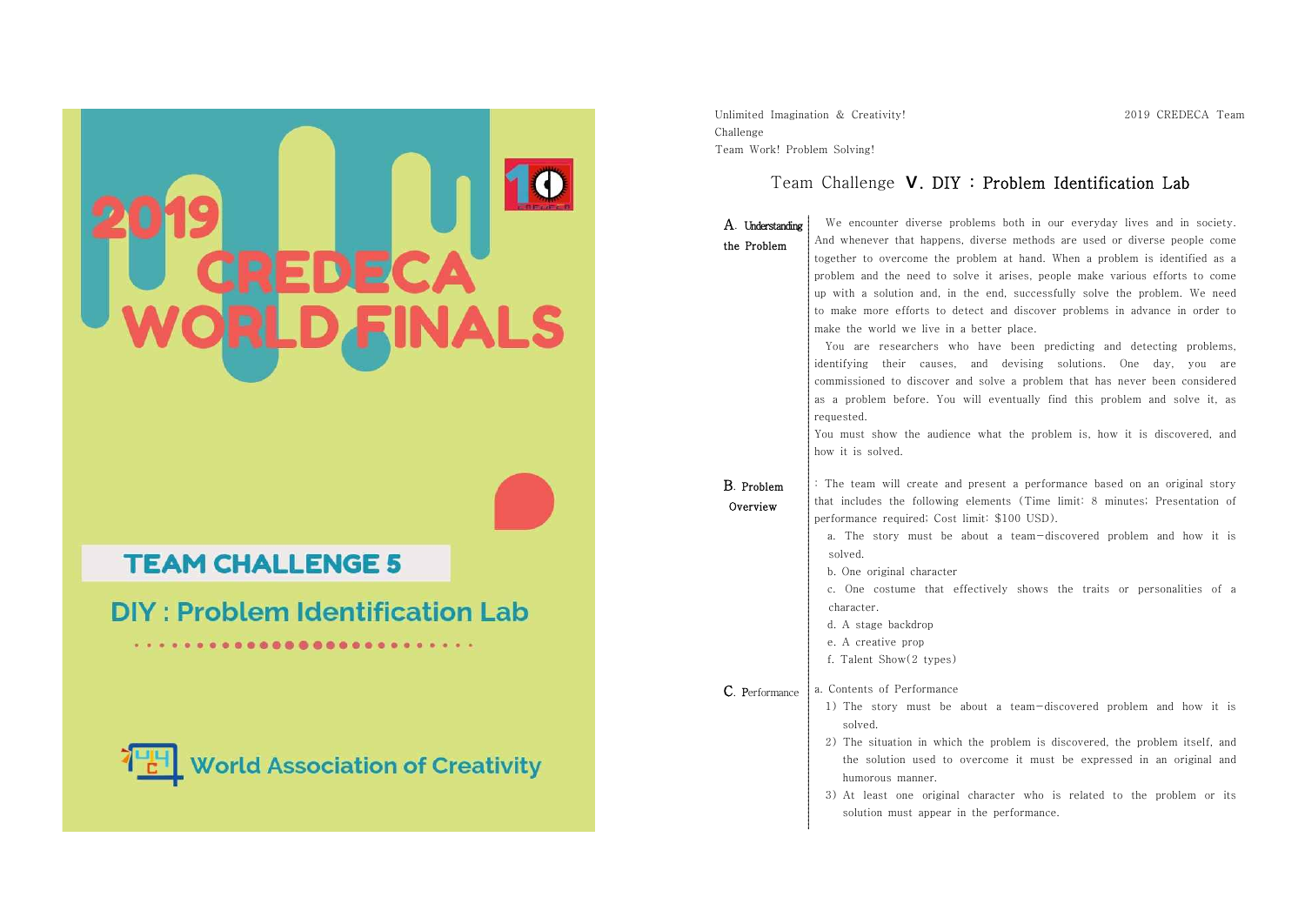- 4) A stage backdrop that is appropriate for the contents of the performance must be used.
- The backdrop must be switched at least once.
- The backdrop must effectively show what is taking place in the performance.
- 5) There must be at least one costume that effectively shows the traits or personalities of a character.
- 6) One prop that is related to the problem or its discovery must appear in the performance.
- 7) The team will be stopped in the middle of its presentation and/or be disqualified in the event any of the following appear in the performance.
- Slanderous contents
- swear words
- $\bullet$  contents that praise or slander a specific religion or organization
- scenes or contents that cause disgust
- $\bullet$  other contents that the judges deem as inappropriate for the audience
- b. Format of Performance
- 1) The team must present a play that is based on an original story created by the team.
- 2) The team must deliver its story in a clear manner using the method of its choice.
- c. Time of Performance
- 1) The team's presentation must be completed within the 8-minute time limit. It includes the time the team needs to set up its props in the competition area. 2) The time provided will begin when the judge signals the team to start.
- 
- 3) The team cannot ask for the time to be stopped.
- 4) When the time is up, the judge will stop the team's presentation. (Zero points will be given to any solutions that are not presented.)

#### d. Cost

- 1) The combined value of all the materials used during the team's presentation cannot exceed \$100 USD.
- 2) All materials used in the presentation must be listed in the Expense Report and included in the total cost.
- 3) Cost-designated items: The value of items that are worth more than \$5 USD, such as musical instruments, laptops, audio equipment, beam projectors, and cell phones, shall be designated as \$5 USD.
- 4) Banned items: Fire (or flame), gunpowder, live animals, chemicals, sprays, weapons, dry ice, items that may pollute or damage the competition site, items that the judge considers dangerous
- 5) Value of a used item: One-fifth the market price of a new product
- 6) Value of a recycled item: \$0 (Must be specified in the Expense Report)
- 7) Cost-related penalties may be imposed if:
- items are missing from the list.

 $\Gamma$  Evaluation

- the judge decides that the team has exceeded the cost limit.
- banned items are used. The judge may prohibit the team from using props that include any of the banned items at any time; in the event the banned items have already been used in the team's presentation, zero points may be given for all scoring categories that are related to such items.
- **D.** Talent Show  $\vert$  a. The team may showcase their 2 talents in any way they wish to during their original performance to further enrich it.(Example: Composing and writing a song that goes hand in hand with the overall atmosphere of the performance and is used as background music)
	- b. However, in the event the team chooses talents that overlap with a scoring category, its Talent Show will receive zero points. c. The judges will evaluate the team's Talent Show based on how unique it is
	- compared to those of the other teams, how outstanding the team's talents are, how much effort has been put in, and its harmony with the performance.

## E. Evaluation Categories &

Scoring

| Area                                                 | $L$ valuation<br>Category | Description                                                                   |          |
|------------------------------------------------------|---------------------------|-------------------------------------------------------------------------------|----------|
| Story<br>Performance<br>$(80 \text{ pts})$<br>Acting |                           | Overall quality and creativity of the story                                   | $0 - 50$ |
|                                                      |                           | Audibility, movement, natural acting                                          |          |
| Character                                            |                           | Originality of a character                                                    | $0 - 30$ |
| Requirements<br>$(130 \text{ pts})$                  |                           | Creativity of the backdrop switch                                             | $0 - 10$ |
|                                                      | Stage<br>backdrop         | The effect of a backdrop on performance                                       | $0 - 20$ |
|                                                      |                           | Degree of recycled materials usage, ideas                                     | $0 - 10$ |
|                                                      | A costumes                | Creativity & Completion of one costume                                        |          |
|                                                      | A Props                   | Creativity & Completion of one prop                                           | $0 - 30$ |
| Talent $Show < 2 > (40 \text{ pts})$                 |                           | xcellence of the team's unique talents and the<br>effort that has been put in | $0 - 20$ |
|                                                      |                           | Harmony with the performance                                                  | $0 - 20$ |
| Total Score                                          |                           | 250                                                                           |          |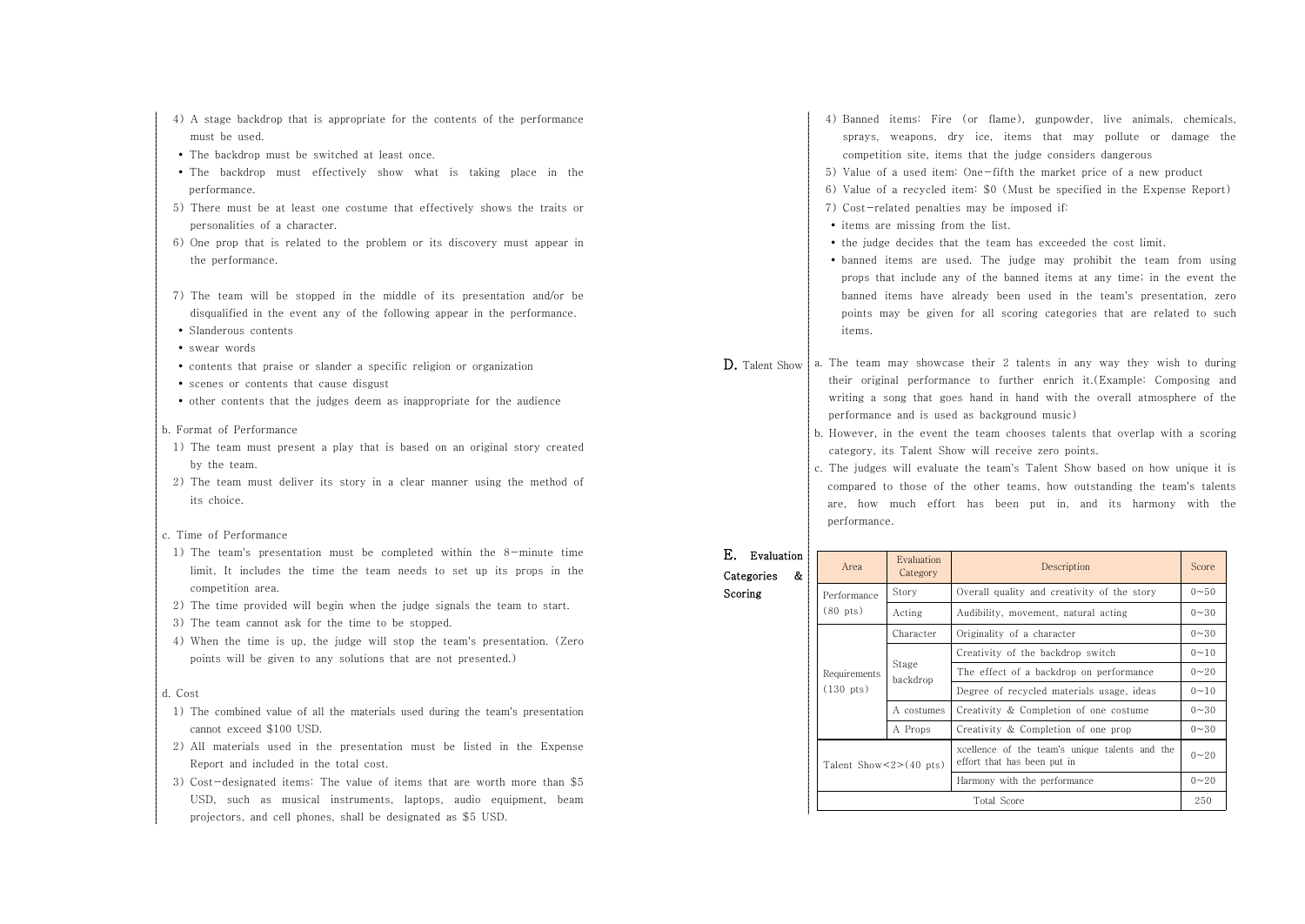| F. Penalties           | may impose penalties for "spirit of competition" violation,<br>Judges<br>unsportsmanlike conduct, outside assistance, violation of safety regulations,<br>exceeding the cost limit, and violation of other limitations $(-1)$ to $-100$ points<br>per offense). (Refer to the penalty regulations in the Program Guide.)<br>*Omission of scored problem requirements carries no penalty except loss of score (zero points).                                                                                                                                                                                                                                                                                                                                                                                                                                                                                                                                                                                                              |                                      |                  |  |  |
|------------------------|------------------------------------------------------------------------------------------------------------------------------------------------------------------------------------------------------------------------------------------------------------------------------------------------------------------------------------------------------------------------------------------------------------------------------------------------------------------------------------------------------------------------------------------------------------------------------------------------------------------------------------------------------------------------------------------------------------------------------------------------------------------------------------------------------------------------------------------------------------------------------------------------------------------------------------------------------------------------------------------------------------------------------------------|--------------------------------------|------------------|--|--|
| G. Competition<br>Site | a. A 2m x 3m competition area will be provided (larger, if possible).<br>b. A three-prong electrical outlet will be available; however, the team must<br>bring any extension cords it needs.<br>c. The team cannot adjust the lighting at the site.<br>d. A penalty $(-1)$ to $-100$ points) may be imposed for polluting or damaging<br>the competition site. After its presentation is finished, the team must clean<br>up the site and return it to its original state in a timely manner. Any<br>cleaning utensils used for cleanup will not count towards the total cost of<br>the team's solution.<br>e. The team cannot raise objections in relation to the floor surface of the<br>competition site.                                                                                                                                                                                                                                                                                                                             |                                      |                  |  |  |
| H. Documents           |                                                                                                                                                                                                                                                                                                                                                                                                                                                                                                                                                                                                                                                                                                                                                                                                                                                                                                                                                                                                                                          | Preliminary                          |                  |  |  |
| to Submit              | Competition<br>Document                                                                                                                                                                                                                                                                                                                                                                                                                                                                                                                                                                                                                                                                                                                                                                                                                                                                                                                                                                                                                  | Competition<br>(No signing required) | Main Competition |  |  |
|                        | a. Application Form for                                                                                                                                                                                                                                                                                                                                                                                                                                                                                                                                                                                                                                                                                                                                                                                                                                                                                                                                                                                                                  | Submit online                        | Submit 2 copies  |  |  |
|                        | Participation<br>b. Solution Description Form                                                                                                                                                                                                                                                                                                                                                                                                                                                                                                                                                                                                                                                                                                                                                                                                                                                                                                                                                                                            | Submit online                        | Submit 4 copies  |  |  |
|                        | c. Expense Report (including receipts)                                                                                                                                                                                                                                                                                                                                                                                                                                                                                                                                                                                                                                                                                                                                                                                                                                                                                                                                                                                                   | $\times$                             | Submit 1 copy    |  |  |
|                        | d. Script                                                                                                                                                                                                                                                                                                                                                                                                                                                                                                                                                                                                                                                                                                                                                                                                                                                                                                                                                                                                                                | $\times$                             | Submit 1 copy    |  |  |
| I. Matters to<br>Note  | a. The team must read 1) the limitations that apply to this Problem, 2)<br>announcements on the Problem limitations (made on the<br>additional<br>website), and 3) the Program Guide. The team is responsible for any<br>disadvantage it may suffer due to its failure to check the above. Check for<br>any new announcements on the Problem limitations by regularly accessing<br>our website.<br>b. Submit all problem clarifications using the provided form via $e$ -mail.<br>c. Set up the team's membership sign on the left or right side of the<br>competition area so that it is visible to the judges throughout the<br>performance.<br>1) The sign should be at least 40cm x 40cm in size and free-standing, and<br>must show the team's name, problem, and division.<br>2) The judges may impose a penalty if the team's sign is not visible<br>during the performance (or has been omitted completely) or information<br>is missing from the sign.<br>3) Materials used to make the team's sign must also count towards the |                                      |                  |  |  |

team's total cost.

d. All teams are required to compete in both a Team Challenge (worth 250 points) and a Self-activity (worth 100 points). The scores the team earns in these two problems will be added to calculate its final score. Spontaneous Problems offer teams an interesting opportunity to showcase their on-the-spot creativity, problem-solving skills, and teamwork. More information on these problems can be found in the Program Guide.

### CREDECA, its licensees, and the problem authors and competition staff assume no responsibility for damage or injury incurred as a result of attempting to solve this Problem.

ⓒ Copyright 2019 - World Association of Creativity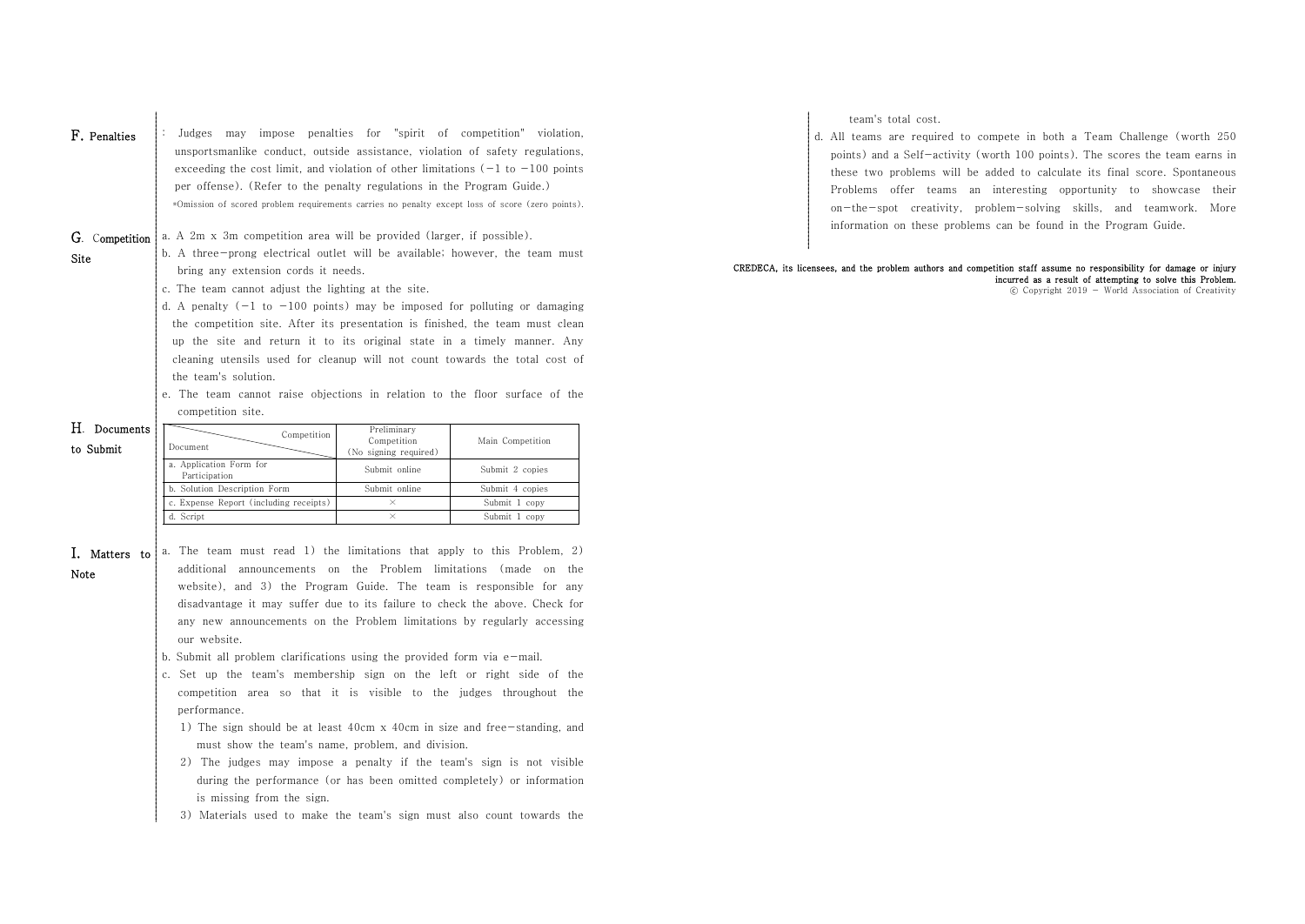|                                                                                                                                                                                      | Provide brief explanations regarding the following. (Font size: 10; Length: 1 to 3 pages; Do not<br>change the format) |  |  |
|--------------------------------------------------------------------------------------------------------------------------------------------------------------------------------------|------------------------------------------------------------------------------------------------------------------------|--|--|
| Unlimited Imagination & Creativity!<br>2019 CREDECA Team Challenge<br>Team Work! Problem Solving!<br>Team Challenge V. DIY : Problem Identification Lab<br>Solution Description Form | 1.<br>Briefly<br>describe the<br>overall plot of the team's<br>performance.                                            |  |  |
| Division :  <br>$\mathbf{III}$<br>IV<br>Ш.<br>Team's Name:<br>Coach:                                                                                                                 | 2. Explain Originality of a<br>character.                                                                              |  |  |
|                                                                                                                                                                                      | 3. Explain how to switch<br>the backdrop. And Explain<br>The effect of a backdrop on<br>performance                    |  |  |
|                                                                                                                                                                                      | 4. Explain one costume that<br>effectively shows the traits<br>or personalities of a<br>character.                     |  |  |
|                                                                                                                                                                                      | 5. Explain one prop that is<br>related to the problem.<br>When do it appear?                                           |  |  |
|                                                                                                                                                                                      | 6. Talent Show: What<br>1.<br>talent does your<br>team wish to be<br>2.<br>evaluated on?                               |  |  |
|                                                                                                                                                                                      | Unlimited Imagination & Creativity!<br>2019 CREDECA Team Challenge<br>Team Work! Problem Solving!                      |  |  |

Team Challenge **Ⅴ**. DIY : Problem Identification Lab Expense Report

Division : Ⅰ Ⅱ Ⅲ Ⅳ Team's Name :